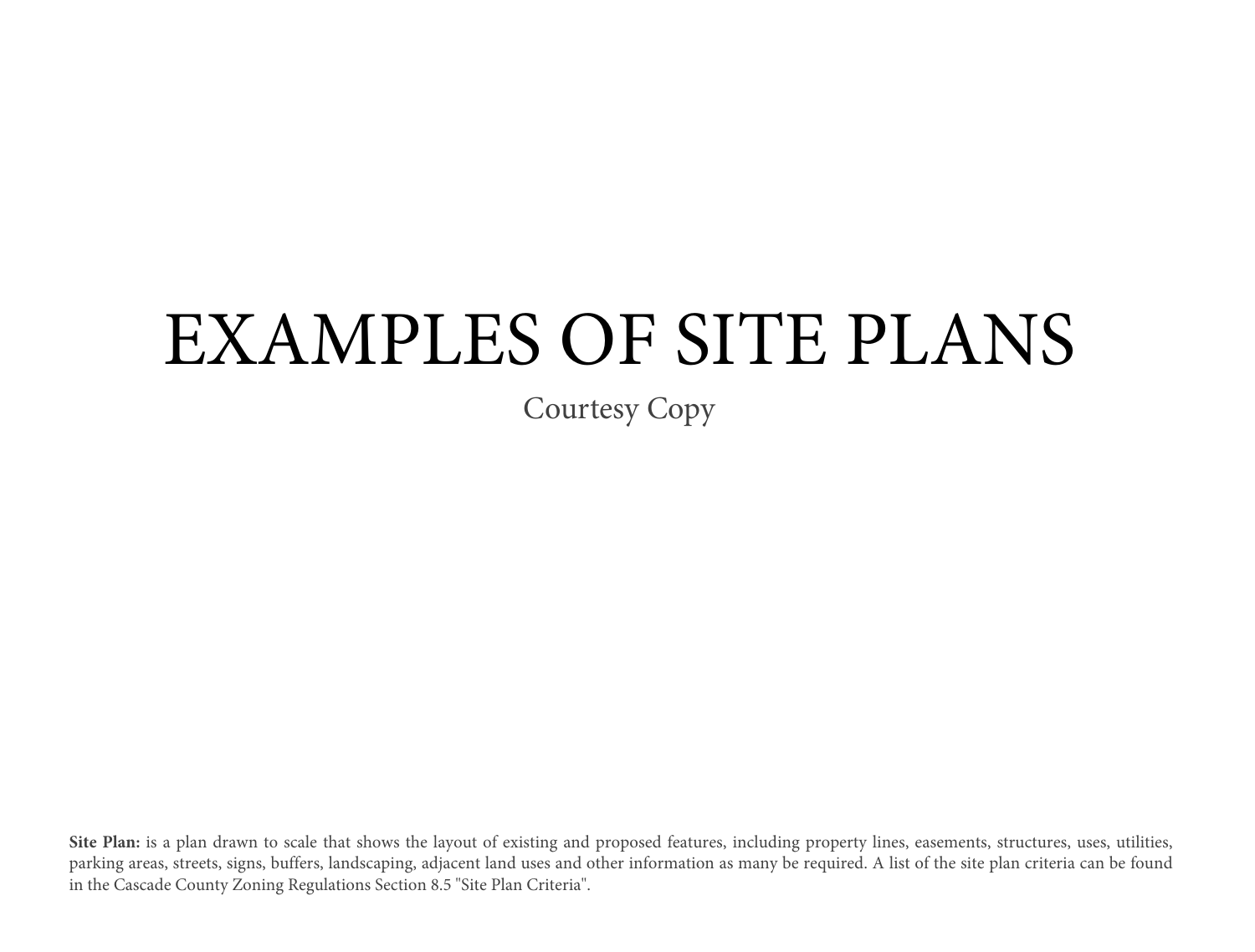## **An Example of a Site Plan for a Small Residential Lot**

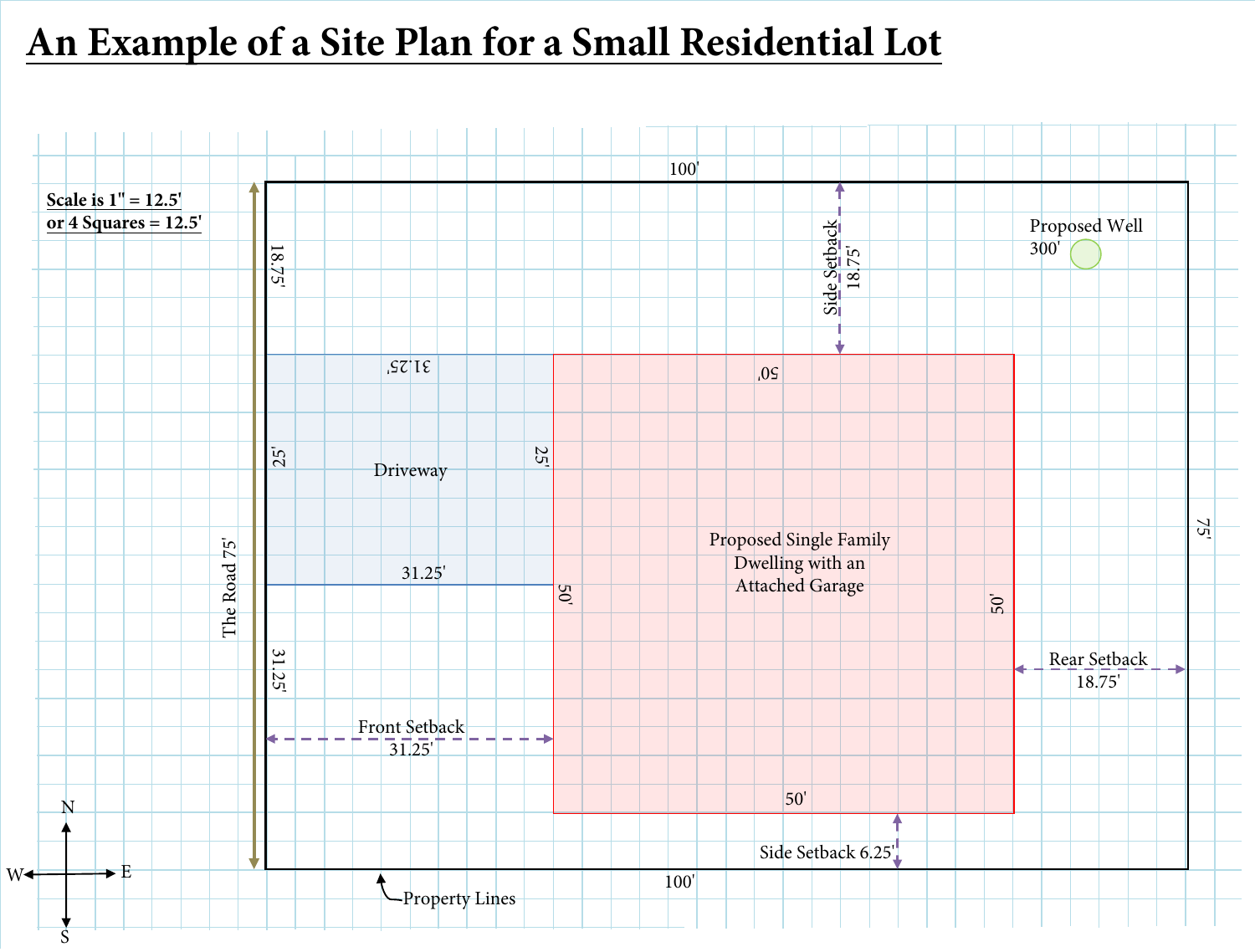## **An Example of a Site Plan for a Large Residential Lot Using an Inset**